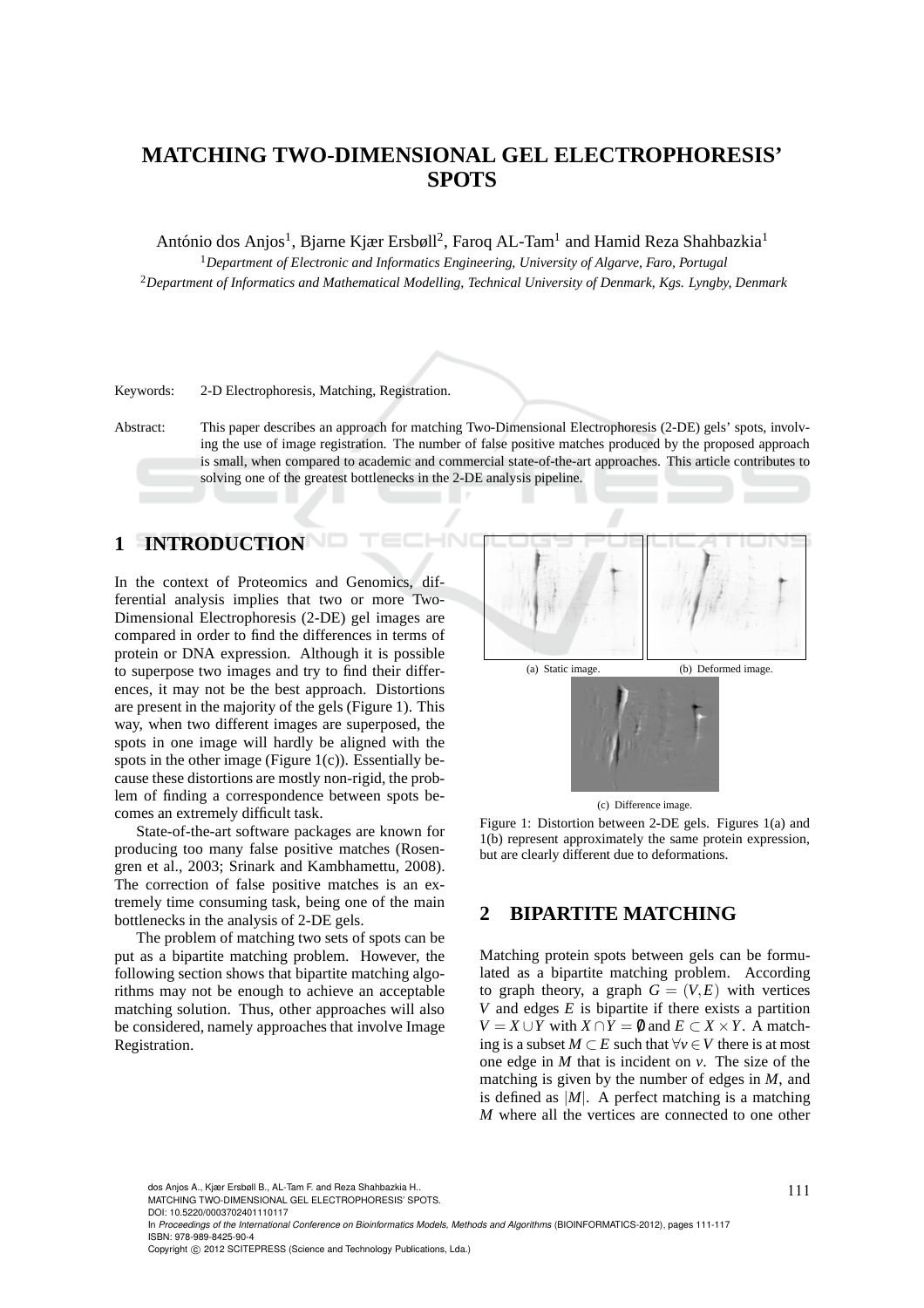vertex at most.

When the goal is to find the best matching between vertices, the problem can be posed as an assignment problem where each edge *e* is assigned a weight  $w(e)$ . The maximum-weight matching satisfies the condition that for any other  $M'$ ,  $W(M') \leq$  $W(M)$ , where  $W(M) = \sum_{e \in M} w(e)$ . One of the most famous and reliable optimization algorithms that can be applied to find the maximum-weight in a bipartite matching is the Kuhn-Munkres algorithm (Kuhn, 1955), also called Hungarian Algorithm (HA).

Considering the spots in two different 2-DE gels, the goal is to match each corresponding spot in gel *X* to every other spot in gel *Y*. The spots are the vertices of the graph. A weighing function  $w(e)$  based on the similarity between each inter-gel spot has to be defined.

It is proven in (Kuhn, 1955) that a maximumweight matching is a perfect matching. This requires that each of the parties of the graph has the same number of vertices. 2-DE gels are unlikely to express the same exact number of spots, even if the feature detection step is perfect. This is easily solved by adding the number of missing vertices to the set that has them missing, and assigning an extremely high weight to connect to those vertices.

The complexity of the Hungarian Algorithm is  $O(V^3)$ . However, considering that manually correcting the results of a poor matching process between two 2-DE gel images may take several hours, the  $O(V^3)$  cost in the HA is a minor drawback.

In order to extract the features (*i.e.* protein spots), the approach proposed in (dos Anjos et al., 2011) is used.

If each vertex  $v_i$  in the first party identifies the location of a spot in the first image, and each vertex  $v_j$  identifies the location of a spot in the second image, then, a cost function for each edge *e* could be the Euclidean Distance:  $w(v_i, v_i)$  = *v*<sub>*v*</sub><sup>*i*</sup>  $\frac{1}{\sqrt{(v_{ix} - v_{jx})^2 + (v_{iy} - v_{jy})^2}}$ . This weighing function produces a perfect match between Figures 2(a) and 2(b), however, if only one outlier is introduced, only  $\approx 60\%$  of the spots are correctly matched. Therefore, a more robust weighing function that includes more information from the spots, namely the differences of distances *d*, areas *a*, volumes *vo*, circularities *c*, eccentricities *ec*, and orientations *o*, has to be defined:

$$
w(v_i, v_j) = \alpha_d ||v_i, v_j|| + \alpha_a |a_i - a_j|
$$
  
+ 
$$
\alpha_{\infty} |v \circ i - v \circ j| + \alpha_c |c_i - c_j|
$$
  
+ 
$$
\alpha_{\infty} |e c_i - e c_j| + \alpha_o |o_i - o_j| \quad (1)
$$

where the *alpha*s are the respective weights of each of the normalized components in *w*.









(c) Difference image. Figure 3: 2-DE gels images and difference image.

Applying the HA with this weighing function (Equation  $(1)$ ), to Figures 2(a) and 2(b), produces a match without any errors. Moreover, the outlier is correctly identified. As reference, the weights were set to:  $\alpha_d = 0.65; \alpha_a = 1.0; \alpha_{vo} = 1.5$ . The rest of the coefficients were set to zero.

Figure 3(a) presents the image of one highly populated 2-DE gel. The same image is presented in Figure 3(b) with an arbitrary elastic deformation. It is possible to observe in Figure 3(c) that the gels' spots are not aligned.

Using as weights:  $\alpha_d = 2.5$ ,  $\alpha_a = 1.5$ ,  $\alpha_{vo} = 2.5$ , at least, 103 spots were correctly matched, among a total of 476 detected. This was manually verified. Not only were the relatively close positioned spots matched but also the relatively far positioned ones. Nevertheless, the HA has limitations when the distortions in the im-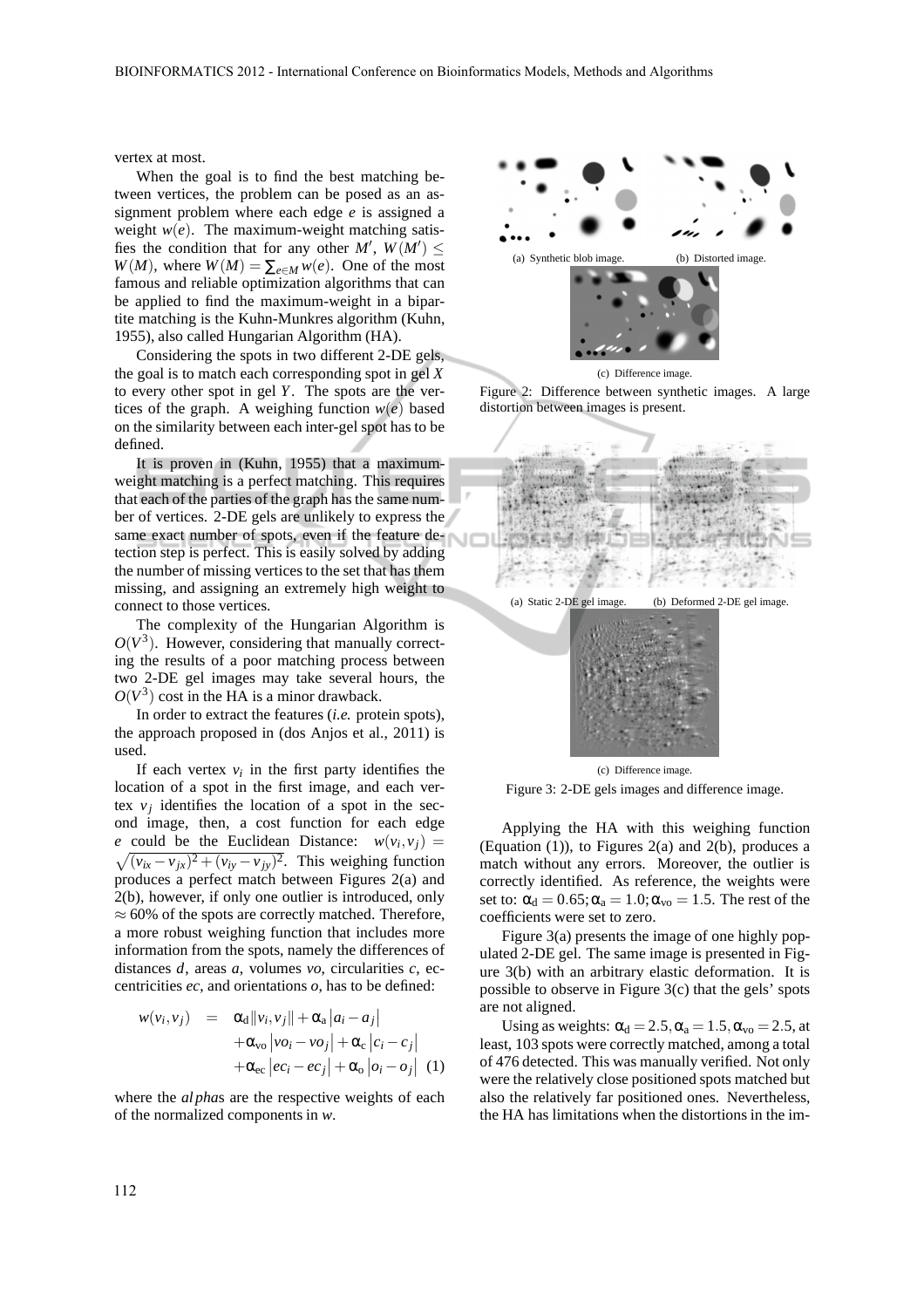ages are extremely high. Additionally, the distortions present in the 2-DE images are mostly local and nonrigid, making it extremely difficult to find an optimum valid match. If these distortions are corrected, the number of matches may increase. This takes us to a different field: Image Registration – which is discussed in the next section.

### **3 IMAGE REGISTRATION**

The goal of image registration is to find a geometric, or elastic transformation that makes one image similar to the other. Putting it more formally, the problem is the following: Given two images  $S(i)$  and  $D(i)$ , where *S* is called the static image and *D* the deformed (also called reference and match, respectively), the goal is to find a transform *T* such that:

$$
W = D(T(i)) \approx S(i) \tag{2}
$$

where *W* is the warped image.

In differential analysis the objective is to identify the differences and to quantify them, therefore, it may be dangerous to register one image into the other using some image registration methods. For example, Modersitzky (Modersitzki, 2004) completely warps a ball into a C shape using a fluid registration method.

#### **3.1 Geometric Transform**

Non-rigid transforms, also called deformable and elastic, allow relatively complex distortions in the image. These include stretching and curving of the image.

*Affine transform*, the most general transform that preserves parallelism between lines, is a non-rigid transform and is represented in homogeneous coordinates by:

$$
\begin{bmatrix} x' \\ y' \\ 1 \end{bmatrix} = \begin{bmatrix} \theta_0 & \theta_1 & \theta_2 \\ \theta_3 & \theta_4 & \theta_5 \\ 0 & 0 & 1 \end{bmatrix} \begin{bmatrix} x \\ y \\ 1 \end{bmatrix}
$$
 (3)

where  $\theta_2$  and  $\theta_5$  are the translations in *x* and *y* directions respectively.

The aforementioned transform preserves the straightness of the lines. Curved transforms, as the name points out, do not behave in a similar way. These include the polynomial transformations that can be expressed by:

$$
x' = \sum_{i}^{p} \sum_{j}^{p-i} a_{ij} x^{i} y^{j} \quad \text{and} \quad y' = \sum_{i}^{p} \sum_{j}^{p-i} b_{ij} x^{i} y^{j}
$$
\n(4)

where  $p$  is the order of the polynomial transformation. Quadratic and cubic polynomial transforms are

the most used since they allow flexible enough transformations, and higher order polynomials tend to get unstable, specially at the borders of the images. Additionally, very small perturbations may lead to very unstable transformations in the image with a polynomial of higher order.

## **4 REGISTRATION WITH KNOWN CORRESPONDENCES**

As previously seen, just by using the direct application of the HA to the weighed distances between correspondent spots in different gels, there was a substantial amount of correct spot matches between the gels. Image registration can be used to improve these results.

The idea is to select the best matches and use those matches to create a warping transform that hopefully will drag the other misplaced and mismatched spots to a corrected position in the gel image.

The proposed approach is the following:

- 1. Detect features;
- 2. Calculate the cost matrix;
- 3. Match using the Hungarian Algorithm;
- 4. Iterate until stability:
	- (a) Select only very good markers ( $\leq$  threshold);
	- (b) Warp;
	- (c) Recalculate the cost matrix;
	- (d) Rematch;

In this approach, the image is not really being warped at each step. Because features have already been detected, only the coordinates of the center of the spots are recalculated, or warped. The objective is to match the protein spots in one gel image to the spots in the other gel image, instead of the whole image.

Markers are detected and selected and the coefficients for a polynomial transform (Equation (4)) are calculated. The degree of the polynomial transform is limited by the number of detected points, therefore, higher order polynomial transforms were preferred until a maximum degree of 3. The intensity levels resulting from the warping are simply ignored since the objective here is just to correct the positions of the spots.

The weights used in this matching were the same as the previous ones:  $\alpha_d = 2.5$ ;  $\alpha_a = 1.5$ ;  $\alpha_{vo} = 2.5$ . Two new parameters are additionally used, namely *t<sup>d</sup>* and *tc*, that define a threshold for the maximum allowed distance for a spot to be accepted as a good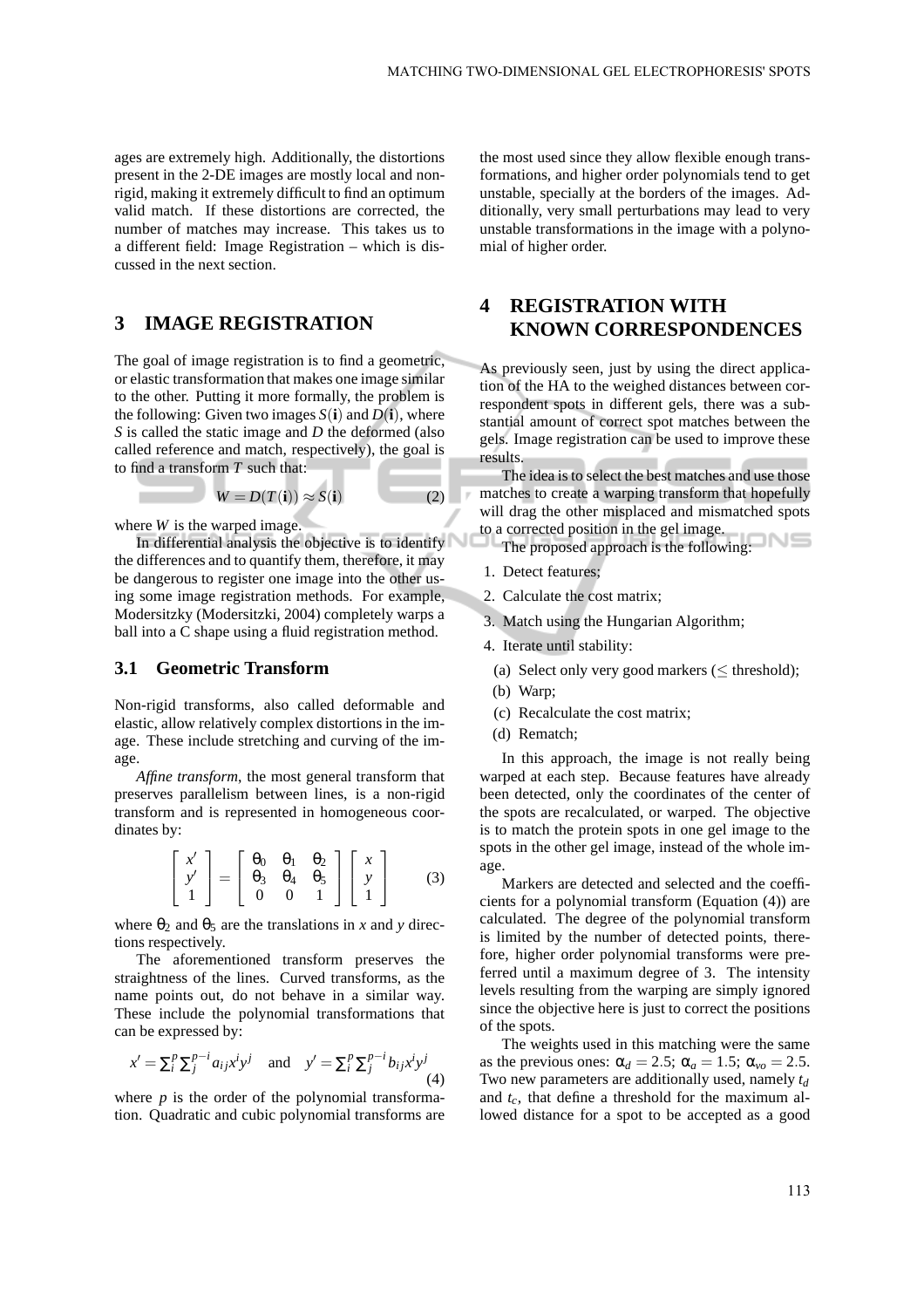

Figure 4: Matched with iterative registration. Blue numbers represent reliable matches.

match, and the maximum allowed cost for a match to be considered valid, respectively. The values set for these thresholds were:  $t_d = 0.09$ ;  $t_c = 0.1$ .

By using the presented approach, we can get a minimum of 255 correct matches as shown in Figure 4, in contrast to 103 in the previous attempt. This represents an increase of more than 100%. The blue markers are the matches accepted as having an acceptable quality. The green markers are markers that are not considered reliable for being at a relatively far Euclidean distance from the match, although many can also be found as correct matches.

Although there is a great improvement, the results obtained from matching "naturally" deformed images is far from acceptable. A more advanced approach is presented in the next section as an attempt to improve these results.

## **5 REGISTRATION WITHOUT KNOWN CORRESPONDENCES**

For two images, it may be acceptable to ask the user to manually place landmarks in order to allow the calculation of the transformation. For large amounts of images, that is not a suitable approach. For the global misalignment correction, an automatic parametric affine transformation was chosen. Also, in order to correct local distortions, non-parametric deformable registration is considered in this section.

### **5.1 Correction of Global Distortions**

When a 2-DE gel is placed in the scanner, the posi-

tion of the gel will hardly be the same as the previously scanned gels. Rotation and translation are the most common differences between gels, and these are global deformations. Before any other attempt of matching relative nearby spots between gels, these global distortions should be corrected.

Parametric image registration deals with the problem of finding the transform's parameters, in order to minimize a similarity measure or error function.

Let us start by choosing the SSD as the similarity measure. Thus, the problem is to find the parameters Θ that minimize the following error function:

$$
E(S, D(T(\Theta))) = \sum_{i}^{N} (S(\vec{x_i}) - D(T(\Theta, \vec{x_i})))^{2}
$$
 (5)

where  $\Theta$  is a set of *K* parameters  $\Theta =$  $\{\theta_0, \theta_1, \ldots, \theta_k, \ldots, \theta_K\}$  belonging to the transform that warps *D*. *E* will stabilize and, therefore, should be minimum when  $\frac{\partial E}{\partial \theta_k} = 0$ , for all *k*.

The error can be minimized by either Gradient Descent, Gauss-Newton, or Levenberg-Marquardt optimization (Levenberg, 1944; Marquardt, 1963). Since the latter has become a standard technique for nonlinear least-squares problems and can be thought of as a combination of Gradient Descent and Gauss-Newton, this is the method used in the proposed approach.

#### **5.1.1 Tests**

Figures 5(a) and 5(b) show the resulting difference images of automatically registering images in Figure  $2(b)$  to  $2(a)$ , and  $1(b)$  to  $1(a)$ , respectively. Compare Figure 5(a) with Figure 2(c). Also, compare Figure 5(b) with Figure 1(c). It is obvious that the global registration method corrected the global affine distortions on both images. One of the great advantages of calculating the distortion as global is that the number of parameters that have to be estimated for the transformation is relatively small. The disadvantage is that local distortions are not corrected, and 2-DE gel images are also prolific in these kind of distortions. Therefore, these resulting global transforms can be used as a very good initial seed for a registration method that handles local distortions.

#### **5.2 Correction of Local Distortions**

In order to take care of local distortions, automatic non-parametric image registration was chosen since parametric transformations do not perform well for local distortions (Goshtasby, 1986). Image registration without known correspondences is an ill-posed problem. A mathematical problem is ill-posed if its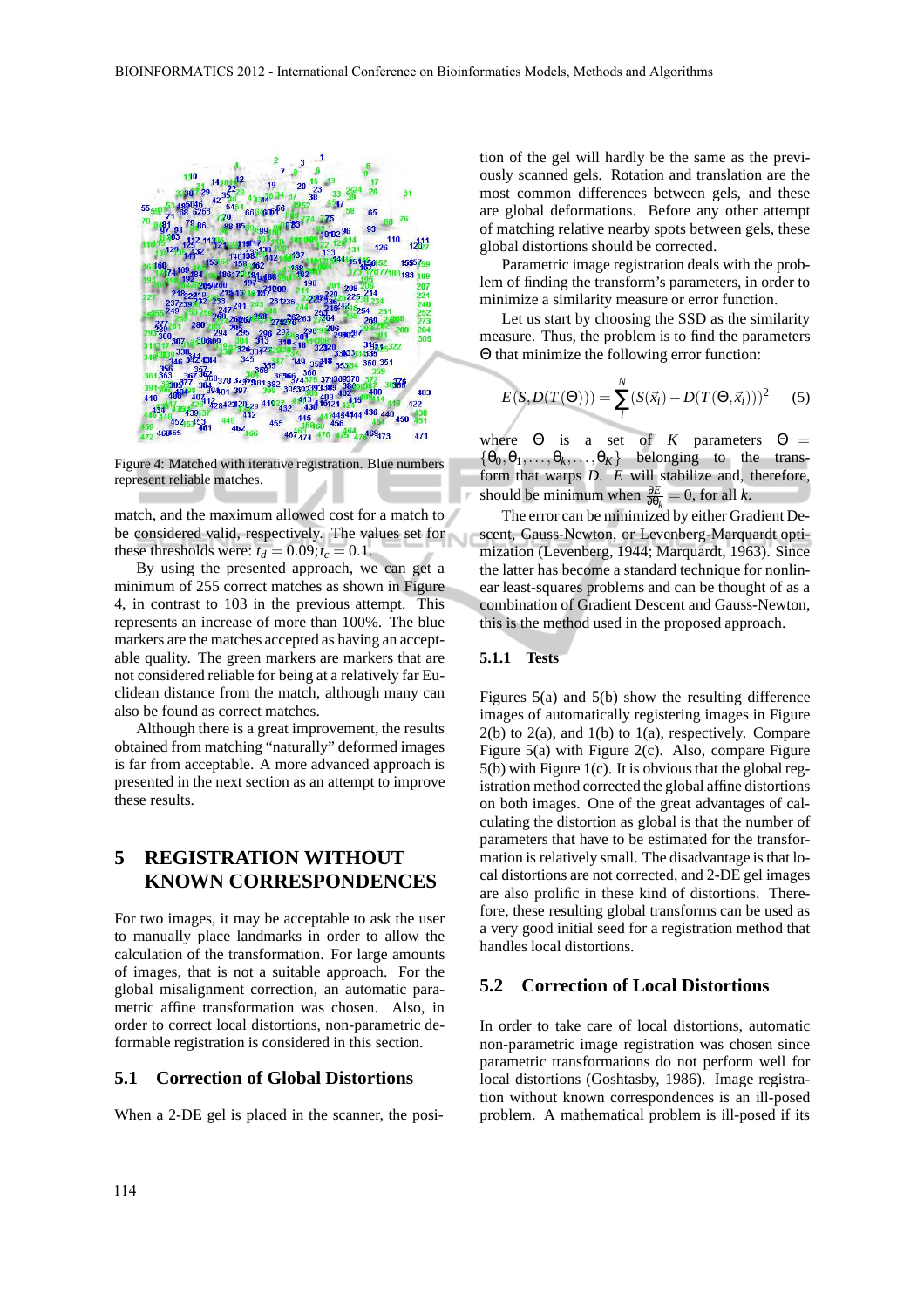

(a) Synthetic image. (b) 2-DE image. Figure 5: Differences after affine registration.

solution is not unique, does not exist, or does not depend continuously on the data (Hadamard, 1902).

An approach to solve ill-posed problems is based in the regularization theory. Generally, it involves the inclusion of constraints on the possible solutions. Constraints are, usually, imposed by a regularizer. The registration method presented in the previous section did not need an explicit inclusion of any kind of regularizer, since the solutions were implicitly regularized by properties of the space. The most common constraint used in the regularization of image processing problems is smoothness. Regularization theory involves the use of two terms:

- the error term *E*;
- the regularization term *R*.

The error term is usually the sum of squared differences, rewritten as follows:

$$
E_{\text{SSD}}(S, D, T) = \sum_{i}^{N} (S(\vec{x_i}) - D(T(\vec{x_i})))^2
$$
 (6)

and the regularization term:

$$
R(T) = \|\nabla T\|^2 \tag{7}
$$

The regularizer can be seen as a term that will prevent abnormal transformations from occurring or, in other words, a term that penalizes certain exaggerations in the transformation.

Consequently, the total error to be minimized can be expressed as:

$$
E_t(S, D, T) = \sum E(S, D, T) + \lambda R(T) \tag{8}
$$

with  $\lambda$  being a value that controls the trade-off between data fitness and transformation smoothness.

If the transformation caused by *T* in  $\vec{x}$  is represented by  $\mathbf{u}(\vec{x})$ , or  $T(\vec{x}) = \vec{x} + \mathbf{u}(\vec{x})$ , then the problem can be posed in a variational way. Therefore, the objective now is to find the **u** that minimizes  $E(S, D, \mathbf{u})$ . In other words, we want to minimize the following error function:

$$
E_t(S, D, \mathbf{u}) = \sum_i E(S, D, \mathbf{u}) + \lambda R(\mathbf{u})
$$
 (9)

When  $E_t$  is minimized, then **u** satisfies the Euler-Lagrange equation:

$$
\nabla(E(S, D, \mathbf{u})) + \lambda \nabla R(\mathbf{u}) = 0.
$$
 (10)

An approach presented in (Knut Conradsen, 1992) tries to find the best **u** using an approximation to the cross-correlation as matching criteria. In the cited source, an algorithm to match two 2-DE gel images of  $512 \times 512$  pixels is presented. The method proposed by the author estimates a transformation that maps one 2-DE gel image to the other by using the intensity of the pixels as main criteria. For each of the pixels in one gel image, a disparity vector is estimated or, in other words, the distance between coordinates of the pixel in one gel and the best candidate position on the other is calculated. The best candidate is identified by the local arrangement of gray levels for the neighbor pixel in the other gel, and the matching is done by cross-correlating the two gels. The different maxima of the cross-correlation function will produce the disparity vectors. These vectors are used to warp the second gel so that it matches the first as well as possible.

A median smoothing is applied at each level of the pyramid, and together with the scaling process, these act as a regularizer.

## **6 REGISTRATION-BASED MATCHING**

Some modifications were made to the algorithm presented in (Knut Conradsen, 1992). First, it was adapted to work with any image size. As some artifacts could be seen at the end of the registration process, another improvement consists in the use of the original image and the cumulative displacement matrices when warping at the intermediary steps, instead of always using the same warped image with the intermediate matrices. Also, cubic B-Spline interpolation replaced cubic interpolation. Images with more complex distortions were not being correctly registered, therefore, a parameter was introduced in order to allow more iterations at each level of the pyramid. These changes introduced considerable improvements at the cost of more computational complexity.

In the proposed approach, the intention is to find correct positions for each spot in order to allow a better matching. Therefore, what matters are the transforms and not the warped images.

We proposed the following approach:

1. Normalize the images;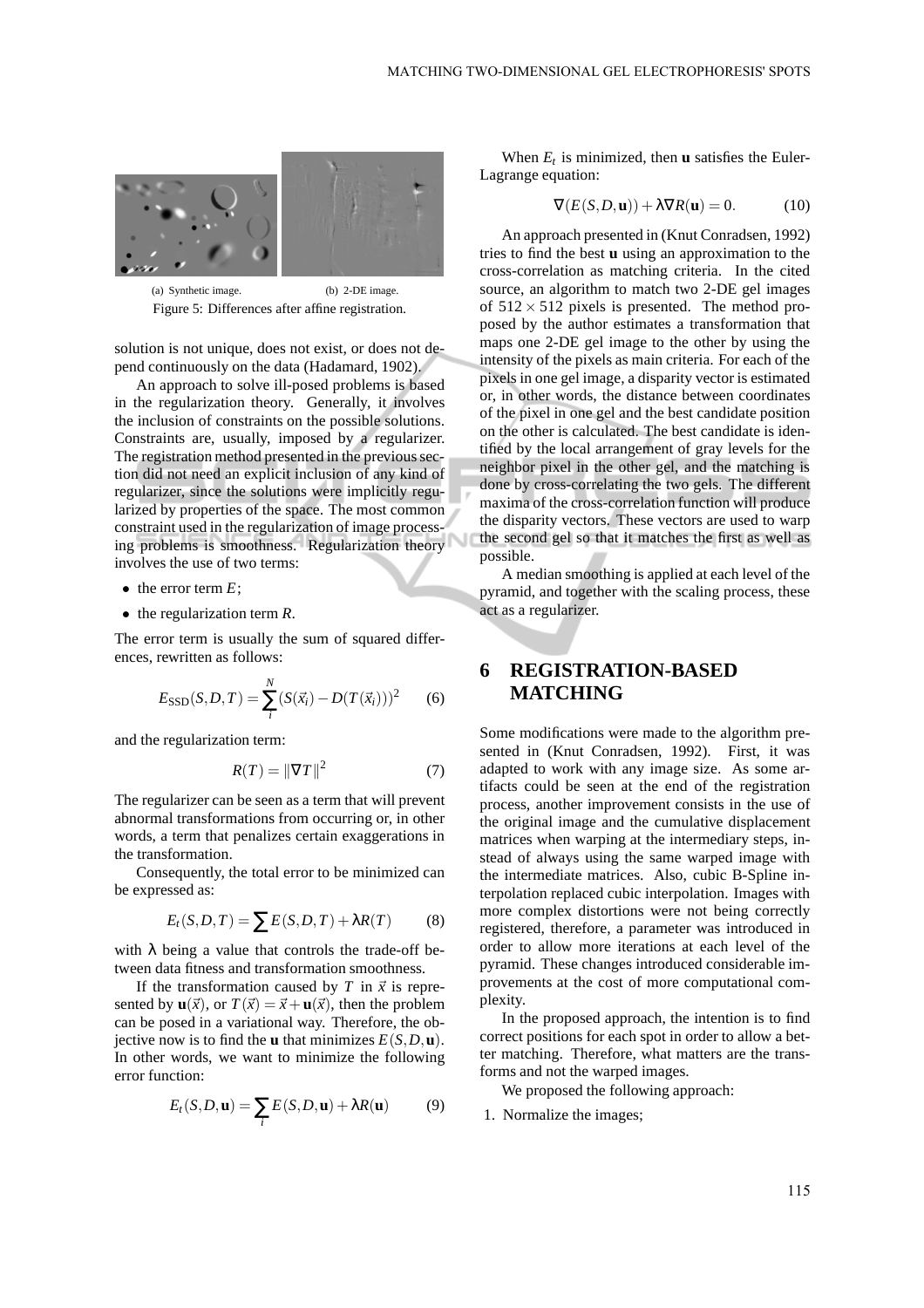- 2. Global Affine Registration;
- 3. Full image registration using the previous calculated transform as seed;
- 4. Detect features in the original images;
- 5. Correct the spots' coordinates using the transform calculated in step 3;
- 6. Match features with corrected coordinates;

After the results of the affine global and full registrations, the features in the original images are detected using the approach proposed in (dos Anjos et al., 2011). As mentioned before, position, area, volume and other descriptors are extracted from the spots. Nevertheless, only the coordinates of the deformed image are corrected by using the total displacement field calculated from the image registration process.

The total displacement  $\mathbf{u}_t(\vec{x})$  for the position of each detected spot is the following:

$$
\mathbf{u}_t(\vec{x}) = \vec{x} - ((A\vec{x} + b) + \mathbf{u}(\vec{x})) \tag{11}
$$

where  $(A\vec{x} + b)$  is the affine transform calculated as described in Section 5.1, and  $\mathbf{u}(\vec{x})$  is the displacement for each coordinate as calculated in (Knut Conradsen, 1992) with the proposed improvements.

This way, position can be given a much higher weight in the cost function as it is supposed to be more reliable. Another improvement, relatively to the previous presented approach is the replacement of the detected volume by the volume of the spot weighed by a Gaussian centered at the spot. Therefore, instead of relying only on the detected volume, one relies on the volume and on the context defined by the spot's immediate surroundings. Therefore, even having lower representation, the information surrounding the spot is included, contributing for a better match. Additionally, a threshold *t*ed was created in order to immediately exclude the possibility of matches that are at a very far position from the corresponding spot. Finally, spot matches not respecting this threshold are set to ∞. Only then, the cost matrix is processed by the HA.

#### **7 RESULTS**

All the parameters were the same for the complete set of images. Distance and (new) volume, for the weighing function were set to:  $\alpha_d = 1.0$ ;  $\alpha_{\text{vo2}} = 1.0$ . All the other weight coefficients were set to zero. Moreover,  $t_d = 0.35; t_c = 0.35; t_{\text{ed}} = 35$ , where  $t_{\text{ed}}$  is not normalized as it is used during the construction of the cost matrix.

As it will be demonstrated, one of the great advantages of this approach is that it is very difficult to find



Figure 6: Figures 1(a) and 1(b). Valid matches: 155.

a false match between the markers presented as valid markers, meaning that the presence of false matches is extremely low, or non-existent. Only markers presented in blue are matches that respect all the defined thresholds. Green markers have found a match in the HA but do not respect either  $t_d$  or  $t_c$ . Finally, the red markers did not find any match in the HA, being considered as outliers.

Figure 6 shows the result of the suggested matching process used to match the spots of Figures 1(a) and  $1(b)$ .

A very popular approach used in feature matching is Shape Context (Belongie and Malik, 2000). It basically consists of analyzing the spacial relationship between points.

Shape contexts use mainly four parameters. The first parameter defines the number of radial bins for the creation of the histograms (set to 10), the second is the number of theta bins that defines how many slices should the histograms be divided in (set to 24), and the minimum and maximum widths of the bins (set to 1 and 100, respectively).

Table 1 presents a comparison of the results of the matches using the proposed approach and matching with shape contexts.

It is clear that the proposed approach is doing a better job than the shape context approach. The number of false matched spots is extremely low when using the proposed approach. This is highly desirable because it avoids the necessity of a laborious manual intervention to correct the results.

PDQuest is considered as one of the best software packages in matching 2-DE gel images (Rosengren et al., 2003). Despite not directly comparable with PDQuest, or with any other commercial software, because the detected spots are not exactly the same as the detected by our approach, results from matching the same images used in Table 1 are presented in Table 2 using PDQuest Version 8.0.1 build 055.

Although the number of false matched spots is